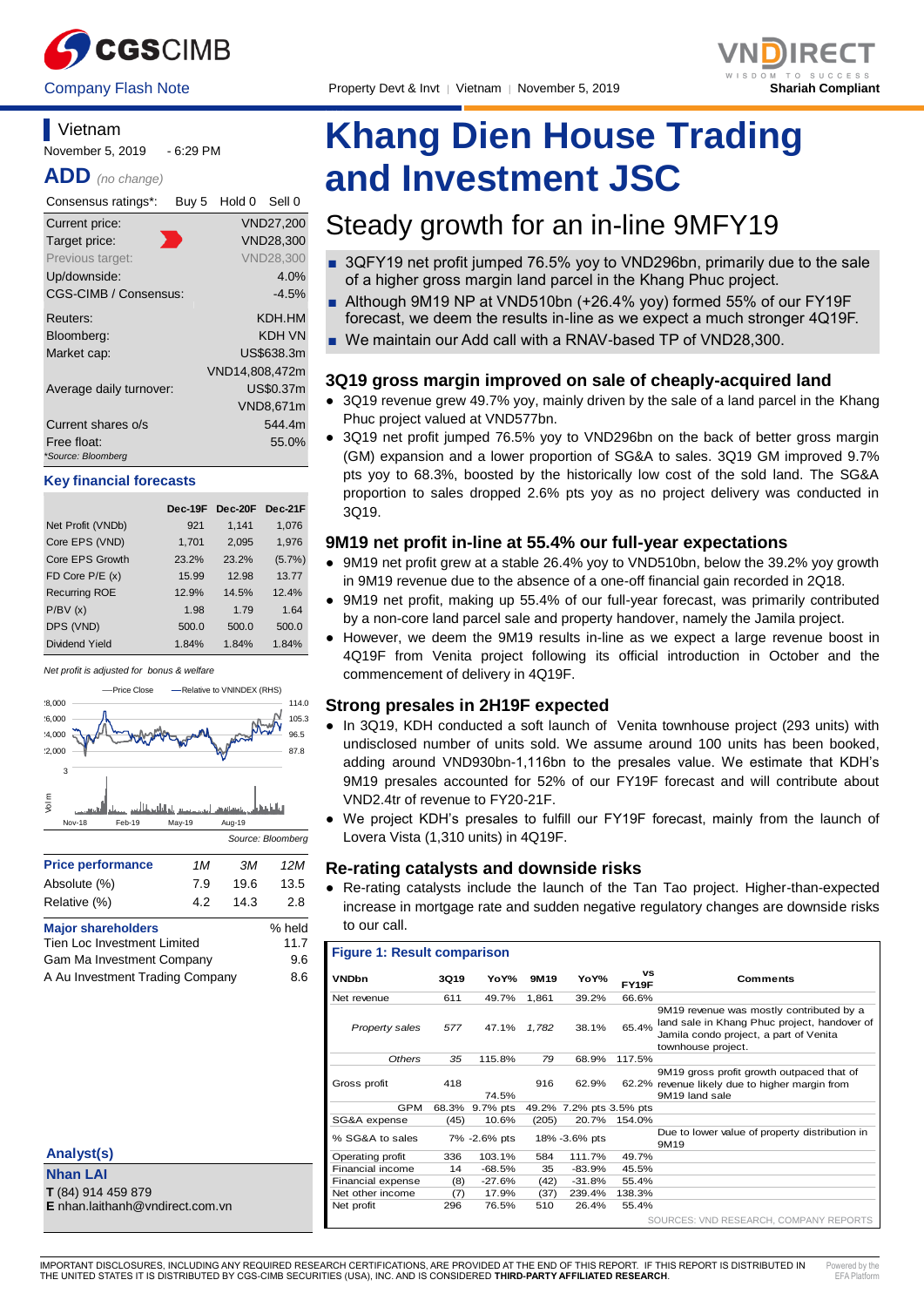

Property Devt & Invt | Vietnam Khang Dien House Trading and Investment JSC | November 5, 2019



## **Figure 2: Peer comparison**

|                                                                                                                                                      |        | Share          |            |       |               | Market          |      | P/E(x) |       |       | P/B(x)  |       |      |       | <b>ROE (%)</b> | Dividend<br>yield (%) |       | Net            |
|------------------------------------------------------------------------------------------------------------------------------------------------------|--------|----------------|------------|-------|---------------|-----------------|------|--------|-------|-------|---------|-------|------|-------|----------------|-----------------------|-------|----------------|
| Company Name Ticker                                                                                                                                  |        | price<br>(VND) | ℡<br>(VND) |       | Upside Recom. | Cap<br>(US\$mn) | πм   | 2019F  | 2020F | Curr. | 2019F   | 2020F | πм   | 2019F | 2020F          | 2019F                 | 2020F | gearing<br>(%) |
| Vinhomes Jsc                                                                                                                                         | VHM VN | 95.700         | 104.300    | 9.0%  | <b>ADD</b>    | 320.548         | 21.0 | 17.6   | 12.0  | 7.0   | 5.2     | 3.6   | 57.0 | 31.3  | 34.9           | 1.2                   | 1.4   | 1.4            |
| No Va Land Inves NVL VN                                                                                                                              |        | 59.200         | NR.        | N/A   | NR.           | 55,082          | 19.0 | 17.7   | 17.2  | 3.0   | 2.4     | 2.1   | 15.5 | 15.2  | 14.7           | N/A                   | N/A   | N/A            |
| Phat Dat Real Es PDR VN                                                                                                                              |        | 26,000         | NR.        | N/A   | NR.           | 8.519           | 12.0 | N/A    | N/A   | 2.0   | N/A     | N/A   | 20.1 | N/A   | N/A            | N/A                   | N/A   | N/A            |
| Dat Xanh Group                                                                                                                                       | DXG VN | 15.800         | <b>NR</b>  | N/A   | NR.           | 8.339           | 5.0  | 5.8    | 5.5   | 1.0   | 1.0     | 1.0   | 25.9 | 18.5  | 18.2           | 3.2                   | 3.2   | 3.2            |
| Nam Long Investn NLG VN                                                                                                                              |        | 28.700         | 42.900     | 49.5% | ADD           | 7.166           | 14.0 | 9.4    | 5.0   | 20    | .3<br>4 |       | 11.7 | 9.7   | 22.3           | 1.7                   | 1.7   | 2.5            |
| Van Phu - Invest VPI VN                                                                                                                              |        | 41,400         | NR.        | N/A   | NR.           | 6.624           | 16.0 | N/A    | N/A   | 3.0   | N/A     | N/A   | 20.6 | N/A   | N/A            | N/A                   | N/A   | N/A            |
| Hai Phat Investm HPX VN                                                                                                                              |        | 26.250         | NR.        | N/A   | NR.           | 5.250           | 12.0 | N/A    | N/A   | 2.0   | N/A     | N/A   | 19.3 | N/A   | N/A            | N/A                   | N/A   | N/A            |
| <b>A</b> verage                                                                                                                                      |        |                |            |       |               |                 | 14.1 | 12.6   | 9.9   | 2.9   | 2.5     | 1.9   | 24.3 | 18.7  | 22.5           | 2.0                   | 2.1   | 2.4            |
| Median                                                                                                                                               |        |                |            |       |               |                 | 14.0 | 13.5   | 8.8   | 2.0   | 1.9     | 1.6   | 20.1 | 16.9  | 20.3           | 1.7                   | 1.7   | 2.5            |
| Khang Dien House KDH VN                                                                                                                              |        | 26,200         | 28,300     | 8.0%  | ADD           | 14,264          | 15.0 | 14.1   | 11.5  | 2.0   | .8      | 1.6   | 13.5 | 12.9  | 14.5           | 1.9                   | 1.9   | 1.9            |
| Note: all prices are based on the closing prices on 01 Nov 2019. All estimates for non-rated (NR) stocks are based on Bloomberg consensus estimates. |        |                |            |       |               |                 |      |        |       |       |         |       |      |       |                |                       |       |                |

SOURCES: VND RESEARCH, BLOOMBERG, COMPANY REPORT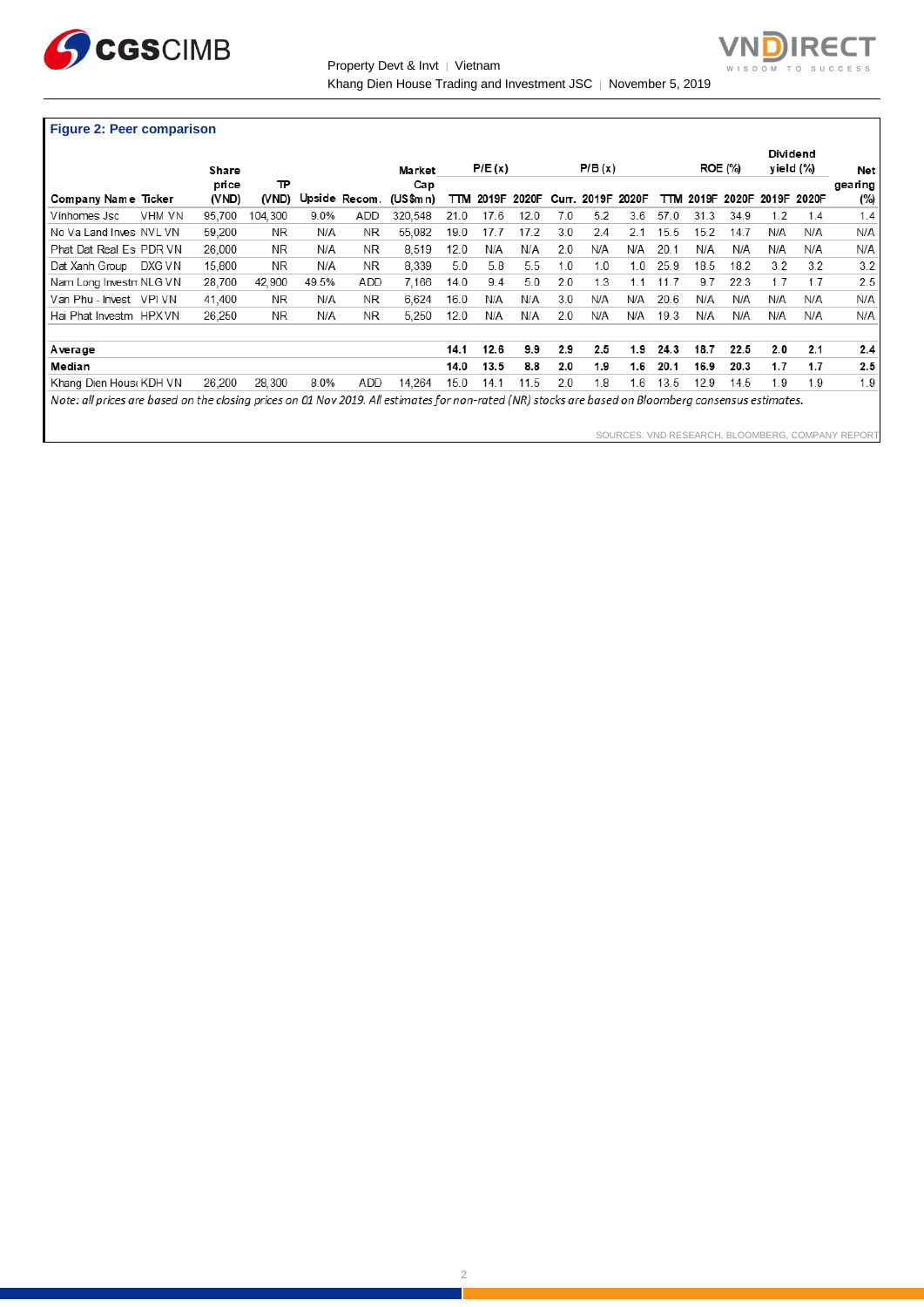

Г

## **BY THE NUMBERS**

| <b>Profit &amp; Loss</b>                  |          |          |              |              |
|-------------------------------------------|----------|----------|--------------|--------------|
| (VNDb)                                    | Dec-18A  | Dec-19F  | Dec-20F      | Dec-21F      |
| <b>Total Net Revenues</b>                 | 2.917    | 2.793    | 2.940        | 3.228        |
| <b>Gross Profit</b>                       | 1.239    | 1,473    | 1.780        | 1.659        |
| <b>Operating EBITDA</b>                   | 990      | 1.188    | 1.515        | 1.380        |
| Depreciation And Amortisation             | (8)      | (11)     | (12)         | (12)         |
| <b>Operating EBIT</b>                     | 982      | 1,176    | 1,503        | 1,367        |
| Financial Income/(Expense)                | 111      | 1        | (72)         | (18)         |
| Pretax Income/(Loss) from Assoc.          | 4        | $\Omega$ | <sup>0</sup> | <sup>0</sup> |
| Non-Operating Income/(Expense)            | (21)     | (27)     | (5)          | (5)          |
| Profit Before Tax (pre-El)                | 1.076    | 1,151    | 1,426        | 1,345        |
| <b>Exceptional Items</b>                  |          |          |              |              |
| <b>Pre-tax Profit</b>                     | 1.076    | 1,151    | 1.426        | 1,345        |
| <b>Taxation</b>                           | (266)    | (230)    | (285)        | (269)        |
| Exceptional Income - post-tax             |          |          |              |              |
| <b>Profit After Tax</b>                   | 810      | 921      | 1,141        | 1,076        |
| Minority Interests                        | (2)      | $\Omega$ | $\Omega$     | 0            |
| Pref. & Special Div                       | $\Omega$ | $\Omega$ | $\Omega$     | $\Omega$     |
| FX Gain/(Loss) - post tax                 |          |          |              |              |
| Other Adjustments - post-tax              |          |          |              |              |
| <b>Net Profit</b>                         | 808      | 921      | 1,141        | 1.076        |
| <b>Recurring Net Profit</b>               | 701      | 921      | 1.141        | 1.076        |
| <b>Fully Diluted Recurring Net Profit</b> | 701      | 921      | 1.141        | 1.076        |

| <b>Balance Sheet</b>                       |          |          |          |          |
|--------------------------------------------|----------|----------|----------|----------|
| (VNDb)                                     | Dec-18A  | Dec-19F  | Dec-20F  | Dec-21F  |
| <b>Total Cash And Equivalents</b>          | 1.836    | 1.246    | 1.805    | 1,994    |
| Properties Under Development               |          |          |          |          |
| <b>Total Debtors</b>                       | 1.760    | 1.576    | 1.551    | 1.803    |
| Inventories                                | 5.817    | 7.994    | 8,524    | 8,577    |
| <b>Total Other Current Assets</b>          | 157      | 164      | 173      | 181      |
| <b>Total Current Assets</b>                | 9,570    | 10,980   | 12,053   | 12,556   |
| <b>Fixed Assets</b>                        | 500      | 542      | 588      | 639      |
| <b>Total Investments</b>                   | 19       | 18       | 16       | 14       |
| Intangible Assets                          | 4        | 4        | 4        | 4        |
| <b>Total Other Non-Current Assets</b>      | 134      | 137      | 138      | 137      |
| <b>Total Non-current Assets</b>            | 658      | 701      | 746      | 794      |
| Short-term Debt                            | 632      | 663      | 697      | 731      |
| Current Portion of Long-Term Debt          |          |          |          |          |
| <b>Total Creditors</b>                     | 284      | 224      | 197      | 266      |
| Other Current Liabilities                  | 1.859    | 2.792    | 3.138    | 2.877    |
| <b>Total Current Liabilities</b>           | 2,775    | 3,679    | 4,031    | 3,875    |
| Total Long-term Debt                       | 337      | 287      | 237      | 187      |
| Hybrid Debt - Debt Component               |          |          |          |          |
| <b>Total Other Non-Current Liabilities</b> | 217      | 213      | 217      | 226      |
| <b>Total Non-current Liabilities</b>       | 553      | 500      | 454      | 412      |
| <b>Total Provisions</b>                    | $\Omega$ | $\Omega$ | $\Omega$ | $\Omega$ |
| <b>Total Liabilities</b>                   | 3,328    | 4,179    | 4,485    | 4,287    |
| <b>Shareholders' Equity</b>                | 6.864    | 7.467    | 8.278    | 9,028    |
| Minority Interests                         | 35       | 35       | 35       | 35       |
| <b>Total Equity</b>                        | 6,899    | 7,502    | 8,314    | 9,063    |

Т

T O

### **Cash Flow**

| (VNDb)                             | Dec-18A  | Dec-19F  | Dec-20F  | Dec-21F  |
|------------------------------------|----------|----------|----------|----------|
| <b>EBITDA</b>                      | 990      | 1,188    | 1,515    | 1,380    |
| Cash Flow from Invt. & Assoc.      | (200)    | (77)     | (42)     | (70)     |
| Change In Working Capital          | (1, 236) | (1, 134) | (191)    | (496)    |
| <b>Straight Line Adjustment</b>    | 86       | (37)     | (89)     | (35)     |
| (Incr)/Decr in Total Provisions    | (8)      | $\Omega$ | 0        | $\Omega$ |
| Other Non-Cash (Income)/Expense    | 8        | 11       | 12       | 12       |
| <b>Other Operating Cashflow</b>    | 97       | (45)     | (83)     | (57)     |
| Net Interest (Paid)/Received       | (114)    | (38)     | (63)     | (32)     |
| <b>Tax Paid</b>                    | (256)    | (230)    | (285)    | (269)    |
| <b>Cashflow From Operations</b>    | (719)    | (325)    | 863      | 468      |
| Capex                              | (161)    | (51)     | (56)     | (61)     |
| Disposals Of FAs/subsidiaries      | 1        | 0        | 0        | $\Omega$ |
| Disposals of Investment Properties |          |          |          |          |
| Acq. Of Subsidiaries/investments   |          |          |          |          |
| Other Investing Cashflow           | 680      | 77       | 42       | 70       |
| Cash Flow From Investing           | 519      | 25       | (14)     | 8        |
| Debt Raised/(repaid)               | (689)    | (18)     | (17)     | (15)     |
| Proceeds From Issue Of Shares      | 101      | 0        | 0        | 0        |
| <b>Shares Repurchased</b>          | $\Omega$ | $\Omega$ | $\Omega$ | $\Omega$ |
| Dividends Paid                     | (194)    | (272)    | (272)    | (272)    |
| <b>Preferred Dividends</b>         |          |          |          |          |
| Other Financing Cashflow           | 226      | $\Omega$ | $\Omega$ | $\Omega$ |
| Cash Flow From Financing           | (556)    | (291)    | (289)    | (287)    |



|                                  | Dec-18A   | Dec-19F   | Dec-20F | Dec-21F   |
|----------------------------------|-----------|-----------|---------|-----------|
| Revenue Growth                   | $(4.5\%)$ | $(4.2\%)$ | 5.3%    | 9.8%      |
| Operating EBITDA Growth          | 23.8%     | 20.0%     | 27.5%   | $(8.9\%)$ |
| Operating EBITDA Margin          | 33.9%     | 42.5%     | 51.5%   | 42.7%     |
| Net Cash Per Share (VND)         | 1.612     | 544       | 1.602   | 1,977     |
| BVPS (VND)                       | 12.753    | 13.715    | 15.206  | 16.582    |
| Gross Interest Cover             | 30.96     | 31.04     | 23.77   | 42.38     |
| Effective Tax Rate               | 24.7%     | 20.0%     | 20.0%   | 20.0%     |
| Net Dividend Payout Ratio        | 25.6%     | 29.6%     | 23.9%   | 25.3%     |
| <b>Accounts Receivables Days</b> | 76.4      | 105.9     | 101.3   | 99.0      |
| <b>Inventory Days</b>            | 1.161     | 1.909     | 2.604   | 1.989     |
| <b>Accounts Payables Days</b>    | 36.84     | 70.27     | 66.34   | 53.84     |
| <b>ROIC (%)</b>                  | 18.6%     | 18.9%     | 20.3%   | 17.9%     |
| ROCE (%)                         | 15.0%     | 15.4%     | 17.5%   | 14.9%     |
| Return On Average Assets         | 7.00%     | 8.40%     | 9.91%   | 8.36%     |

## **Key Drivers**

|

**Key Ratios**

3

|                                      | Dec-18A | Dec-19F | Dec-20F | Dec-21F |
|--------------------------------------|---------|---------|---------|---------|
| Unbooked Presales (m) (VND)          | 2.636.4 | 5.082.5 | 5.841.5 | 4.947.8 |
| Unbooked Presales (area: m sm)       | N/A     | N/A     | N/A     | N/A     |
| Unbooked Presales (units)            | N/A     | N/A     | N/A     | N/A     |
| Unsold attrib. landbank (area: m sm) | N/A     | N/A     | N/A     | N/A     |
| Gross Margins (%)                    | 42.5%   | 52.7%   | 60.5%   | 51.4%   |
| Contracted Sales ASP (per Sm) (VND)  | N/A     | N/A     | N/A     | N/A     |
| Residential EBIT Margin (%)          | 33.7%   | 42.1%   | 51.1%   | 42.4%   |
| Investment rev / total rev (%)       | 1.9%    | 2.4%    | 2.7%    | 3.0%    |
| Residential rev / total rev (%)      | 98.1%   | 97.6%   | 97.3%   | 97.0%   |
| Invt. properties rental margin (%)   | N/A     | N/A     | N/A     | N/A     |
| SG&A / Sales Ratio (%)               | 3.4%    | 4.8%    | 3.7%    | 3.6%    |

SOURCES: VND RESEARCH, COMPANY REPORTS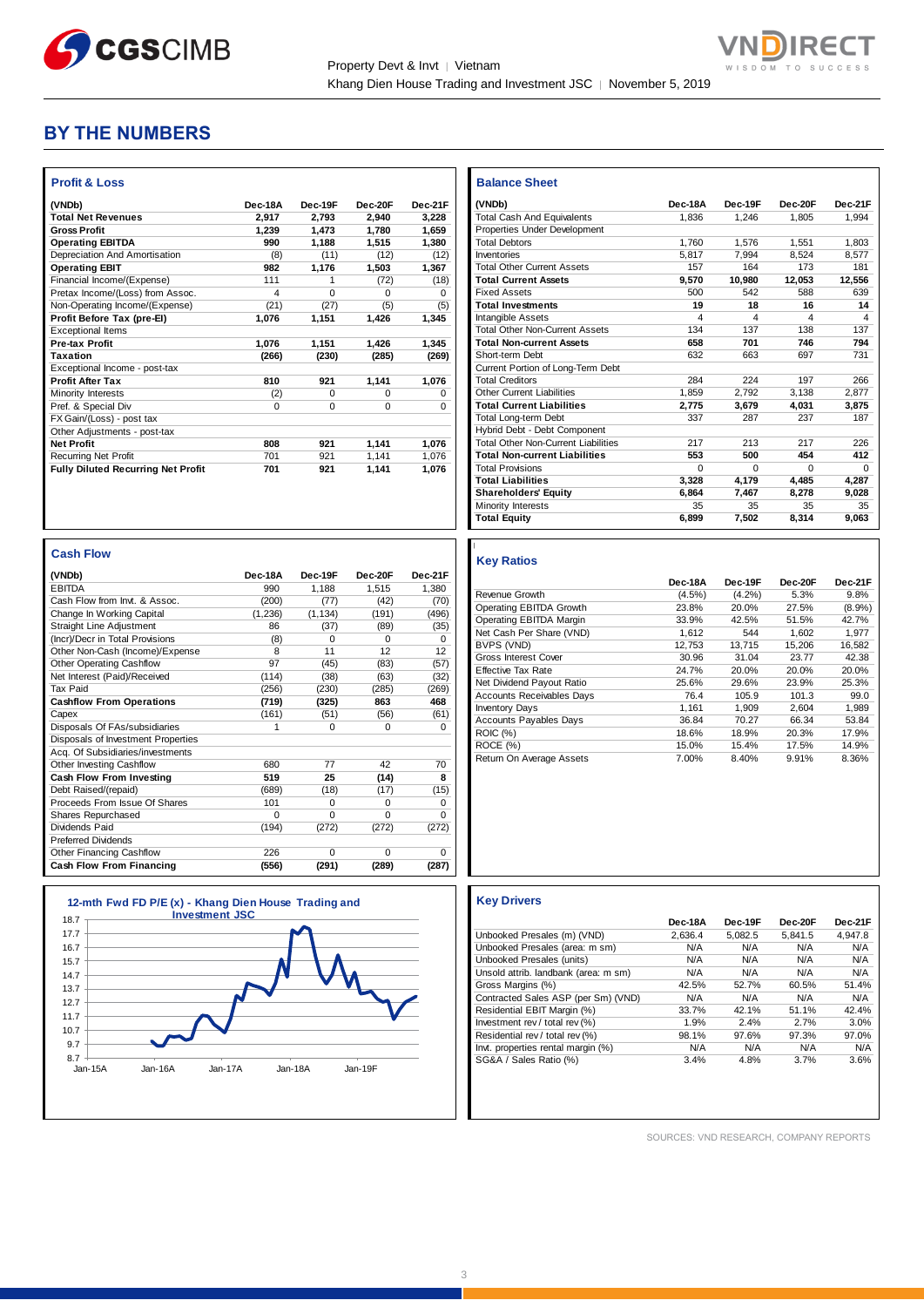

## **DISCLAIMER**

The content of this report (including the views and opinions expressed therein, and the information comprised therein) has been prepared by and belongs to VNDIRECT Securities Corporation, and is distributed by CGS-CIMB pursuant to an arrangement between VNDIRECT Securities Corporation and CGS-CIMB. VNDIRECT Securities Corporation is not an affiliate of CGS-CIMB.

This report is not directed to, or intended for distribution to or use by, any person or entity who is a citizen or resident of or located in any locality, state, country or other jurisdiction where such distribution, publication, availability or use would be contrary to law or regulation.

By accepting this report, the recipient hereof represents and warrants that he is entitled to receive such report in accordance with the restrictions set forth below and agrees to be bound by the limitations contained herein (including the "Restrictions on Distributions" set out below). Any failure to comply with these limitations may constitute a violation of law. This publication is being supplied to you strictly on the basis that it will remain confidential. No part of this report may be (i) copied, photocopied, duplicated, stored or reproduced in any form by any means or (ii) redistributed or passed on, directly or indirectly, to any other person in whole or in part, for any purpose without the prior written consent of CGS-CIMB.

The information contained in this research report is prepared from data believed to be correct and reliable at the time of issue of this report.

VNDIRECT Securities Corporation may or may not issue regular reports on the subject matter of this report at any frequency and may cease to do so or change the periodicity of reports at any time. Neither VNDIRECT Securities Corporation nor CGS-CIMB is under any obligation to update this report in the event of a material change to the information contained in this report. Neither VNDIRECT Securities Corporation nor CGS-CIMB has any and will accept any, obligation to (i) check or ensure that the contents of this report remain current, reliable or relevant, (ii) ensure that the content of this report constitutes all the information a prospective investor may require, (iii) ensure the adequacy, accuracy, completeness, reliability or fairness of any views, opinions and information, and accordingly, VNDIRECT Securities Corporation, CGS-CIMB and their respective affiliates and related persons including China Galaxy International Financial Holdings Limited ("CGIFHL") and CIMB Group Sdn. Bhd. ("CIMBG") and their respective related corporations (and their respective directors, associates, connected persons and/or employees) shall not be liable in any manner whatsoever for any consequences (including but not limited to any direct, indirect or consequential losses, loss of profits and damages) of any reliance thereon or usage thereof. In particular, VNDIRECT Securities Corporation and CGS-CIMB disclaim all responsibility and liability for the views and opinions set out in this report.

Unless otherwise specified, this report is based upon reasonable sources. Such sources will, unless otherwise specified, for market data, be market data and prices available from the main stock exchange or market where the relevant security is listed, or, where appropriate, any other market. Information on the accounts and business of company(ies) will generally be based on published statements of the company(ies), information disseminated by regulatory information services, other publicly available information and information resulting from our research. Whilst every effort is made to ensure that statements of facts made in this report are accurate, all estimates, projections, forecasts, expressions of opinion and other subjective judgments contained in this report are based on assumptions considered to be reasonable as of the date of the document in which they are contained and must not be construed as a representation that the matters referred to therein will occur. Past performance is not a reliable indicator of future performance. The value of investments may go down as well as up and those investing may, depending on the investments in question, lose more than the initial investment. No report shall constitute an offer or an invitation by or on behalf of CGS-CIMB or VNDIRECT Securities Corporation, or their respective affiliates (including CGIFHL, CIMBG and their respective related corporations) to any person to buy or sell any investments.

CGS-CIMB and/or VNDIRECT Securities Corporation and/or their respective affiliates and related corporations (including CGIFHL, CIMBG and their respective related corporations), their respective directors, associates, connected parties and/or employees may own or have positions in securities of the company(ies) covered in this research report or any securities related thereto and may from time to time add to or dispose of, or may be materially interested in, any such securities. Further, CGS-CIMB and/or VNDIRECT Securities Corporation, and/or their respective affiliates and their respective related corporations (including CGIFHL, CIMBG and their respective related corporations) do and seek to do business with the company(ies) covered in this research report and may from time to time act as market maker or have assumed an underwriting commitment in securities of such company(ies), may sell them to or buy them from customers on a principal basis and may also perform or seek to perform significant investment banking, advisory, underwriting or placement services for or relating to such company(ies) as well as solicit such investment, advisory or other services from any entity mentioned in this report.

CGS-CIMBand/or VNDIRECT Securities Corporation and/or their respective affiliates (including CGIFHL, CIMBG and their respective related corporations) may enter into an agreement with the company(ies) covered in this report relating to the production of research reports. CGS-CIMB and/or VNDIRECT Securities Corporation may disclose the contents of this report to the company(ies) covered by it and may have amended the contents of this report following such disclosure.

The analyst responsible for the production of this report hereby certifies that the views expressed herein accurately and exclusively reflect his or her personal views and opinions about any and all of the issuers or securities analysed in this report and were prepared independently and autonomously. No part of the compensation of the analyst(s) was, is, or will be directly or indirectly related to the inclusion of specific recommendations(s) or view(s) in this report. The analyst(s) who prepared this research report is prohibited from receiving any compensation, incentive or bonus based on specific investment banking transactions or for providing a specific recommendation for, or view of, a particular company. Information barriers and other arrangements may be established where necessary to prevent conflicts of interests arising. However, the analyst(s) may receive compensation that is based on his/their coverage of company(ies) in the performance of his/their duties or the performance of his/their recommendations and the research personnel involved in the preparation of this report may also participate in the solicitation of the businesses as described above. In reviewing this research report, an investor should be aware that any or all of the foregoing, among other things, may give rise to real or potential conflicts of interest. Additional information is, subject to the duties of confidentiality, available on request.

The term "VNDIRECT Securities Corporation" shall, unless the context otherwise requires, mean VNDIRECT Securities Corporation and its affiliates, subsidiaries and related companies. The term "CGS-CIMB" shall denote, where appropriate, the relevant entity distributing or disseminating the report in the particular jurisdiction referenced below, or, in every other case except as otherwise stated herein, CGS-CIMB Securities International Pte. Ltd. and its affiliates, subsidiaries and related corporations.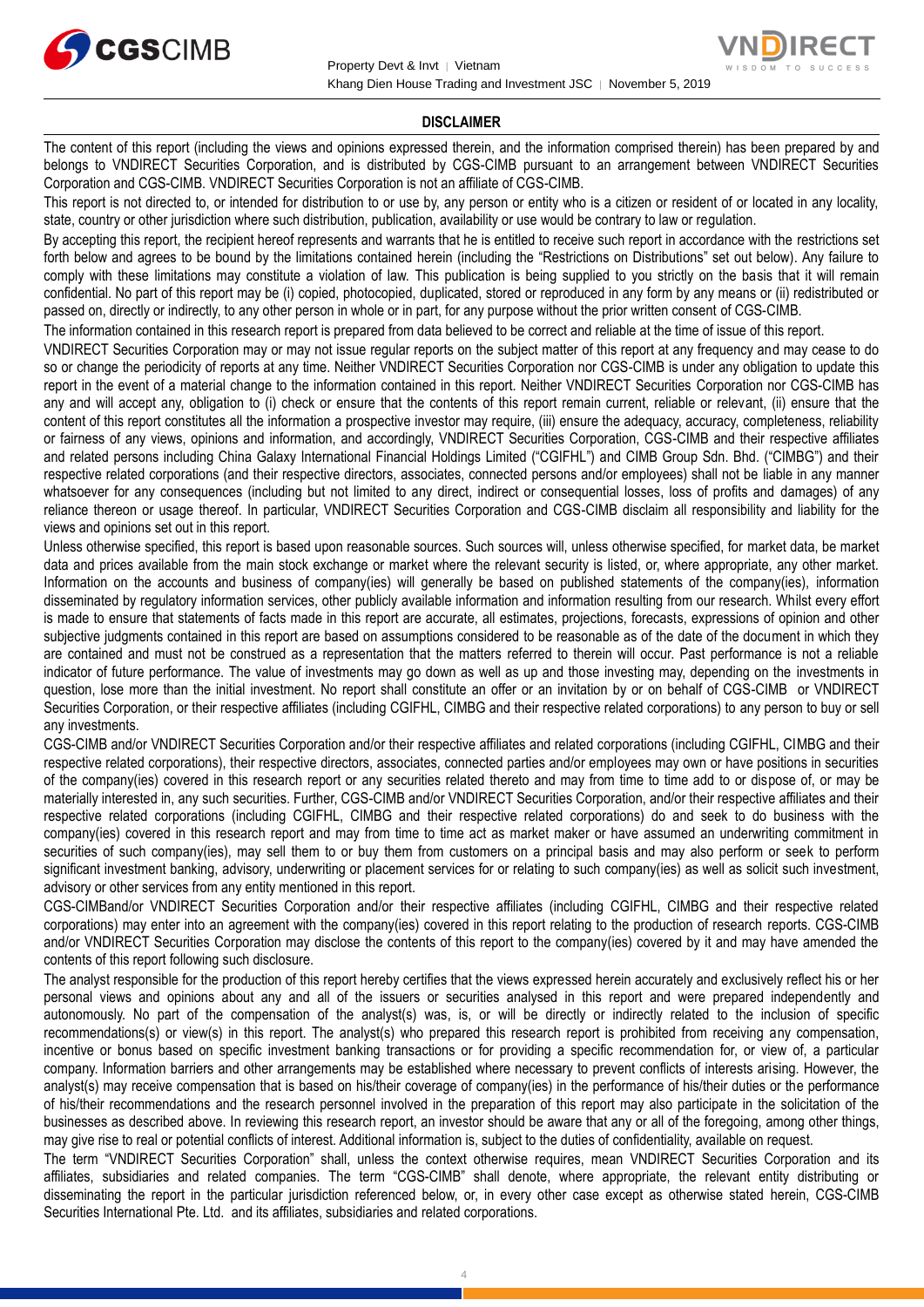



| <b>CGS-CIMB</b> |                                                                                   |                                                                 |
|-----------------|-----------------------------------------------------------------------------------|-----------------------------------------------------------------|
| Country         | <b>CGS-CIMB Entity</b>                                                            | <b>Regulated by</b>                                             |
| Hong Kong       | CGS-CIMB Securities (Hong Kong) Limited                                           | Securities and Futures Commission Hong Kong                     |
| India           | CGS-CIMB Securities (India) Private Limited                                       | Securities and Exchange Board of India (SEBI)                   |
| Indonesia       | PT CGS-CIMB Sekuritas Indonesia                                                   | Financial Services Authority of Indonesia                       |
| Malaysia        | CGS-CIMB Securities Sdn. Bhd. (formerly known<br>as Jupiter Securities Sdn. Bhd.) | Securities Commission Malaysia                                  |
| Singapore       | CGS-CIMB Research Pte. Ltd.                                                       | Monetary Authority of Singapore                                 |
| South Korea     | CGS-CIMB Securities (Hong Kong) Limited,<br>Korea Branch                          | Financial Services Commission and Financial Supervisory Service |
| Thailand        | CGS-CIMB Securities (Thailand) Co. Ltd.                                           | Securities and Exchange Commission Thailand                     |

|  | the contract of the contract of the contract of the contract of the contract of the contract of the contract of |
|--|-----------------------------------------------------------------------------------------------------------------|
|  |                                                                                                                 |

(i) As of October 31, 2019 VNDIRECT Securities Corporation has a proprietary position in the securities (which may include but not limited to shares, warrants, call warrants and/or any other derivatives) in the following company or companies covered or recommended in this report:  $(a)$  -

(ii) As of November 5, 2019, the analyst(s) who prepared this report, and the associate(s), has / have an interest in the securities (which may include but not limited to shares, warrants, call warrants and/or any other derivatives) in the following company or companies covered or recommended in this report:

(a) -

This report does not purport to contain all the information that a prospective investor may require. CGS-CIMB, VNDIRECT Securities Corporation and their respective affiliates (including CGIFHL, CIMBG and their related corporations) do not make any guarantee, representation or warranty, express or implied, as to the adequacy, accuracy, completeness, reliability or fairness of any such information and opinion contained in this report. None of CGS-CIMB, VNDIRECT Securities Corporation and their respective affiliates and related persons (including CGIFHL, CIMBG and their related corporations) shall be liable in any manner whatsoever for any consequences (including but not limited to any direct, indirect or consequential losses, loss of profits and damages) of any reliance thereon or usage thereof.

This report is general in nature and has been prepared for information purposes only. It is intended for circulation amongst CGS-CIMB's and its affiliates' (including CGIFHL's, CIMBG's and their respective related corporations') clients generally and does not have regard to the specific investment objectives, financial situation and the particular needs of any specific person who may receive this report. The information and opinions in this report are not and should not be construed or considered as an offer, recommendation or solicitation to buy or sell the subject securities, related investments or other financial instruments or any derivative instrument, or any rights pertaining thereto.

Investors are advised to make their own independent evaluation of the information contained in this research report, consider their own individual investment objectives, financial situation and particular needs and consult their own professional and financial advisers as to the legal, business, financial, tax and other aspects before participating in any transaction in respect of the securities of company(ies) covered in this research report. The securities of such company(ies) may not be eligible for sale in all jurisdictions or to all categories of investors.

## Restrictions on Distributions

**Australia:** Despite anything in this report to the contrary, this research is issued by VNDIRECT Securities Corporation and provided in Australia by CGS-CIMB Securities (Singapore) Pte. Ltd. and CGS-CIMB Securities (Hong Kong) Limited. This research is only available in Australia to persons who are "wholesale clients" (within the meaning of the Corporations Act 2001 (Cth) and is supplied solely for the use of such wholesale clients and shall not be distributed or passed on to any other person. You represent and warrant that if you are in Australia, you are a "wholesale client". This research is of a general nature only and has been prepared without taking into account the objectives, financial situation or needs of the individual recipient. CGS-CIMB Securities (Singapore) Pte. Ltd. and CGS-CIMB Securities (Hong Kong) Limited do not hold, and are not required to hold an Australian financial services license. CGS-CIMB Securities (Singapore) Pte. Ltd. and CGS-CIMB Securities (Hong Kong) Limited rely on "passporting" exemptions for entities appropriately licensed by the Monetary Authority of Singapore (under ASIC Class Order 03/1102) and the Securities and Futures Commission in Hong Kong (under ASIC Class Order 03/1103).

**Canada:** This research report has not been prepared in accordance with the disclosure requirements of Dealer Member Rule 3400 – Research Restrictions and Disclosure Requirements of the Investment Industry Regulatory Organization of Canada. For any research report distributed by CIBC, further disclosures related to CIBC conflicts of interest can be found at https://researchcentral.cibcwm.com.

**China:** For the purpose of this report, the People's Republic of China ("PRC") does not include the Hong Kong Special Administrative Region, the Macau Special Administrative Region or Taiwan. The distributor of this report has not been approved or licensed by the China Securities Regulatory Commission or any other relevant regulatory authority or governmental agency in the PRC. This report contains only marketing information. The distribution of this report is not an offer to buy or sell to any person within or outside PRC or a solicitation to any person within or outside of PRC to buy or sell any instruments described herein. This report is being issued outside the PRC to a limited number of institutional investors and may not be provided to any person other than the original recipient and may not be reproduced or used for any other purpose.

**France:** Only qualified investors within the meaning of French law shall have access to this report. This report shall not be considered as an offer to subscribe to, or used in connection with, any offer for subscription or sale or marketing or direct or indirect distribution of financial instruments and it is not intended as a solicitation for the purchase of any financial instrument.

**Germany:** This report is only directed at persons who are professional investors as defined in sec 31a(2) of the German Securities Trading Act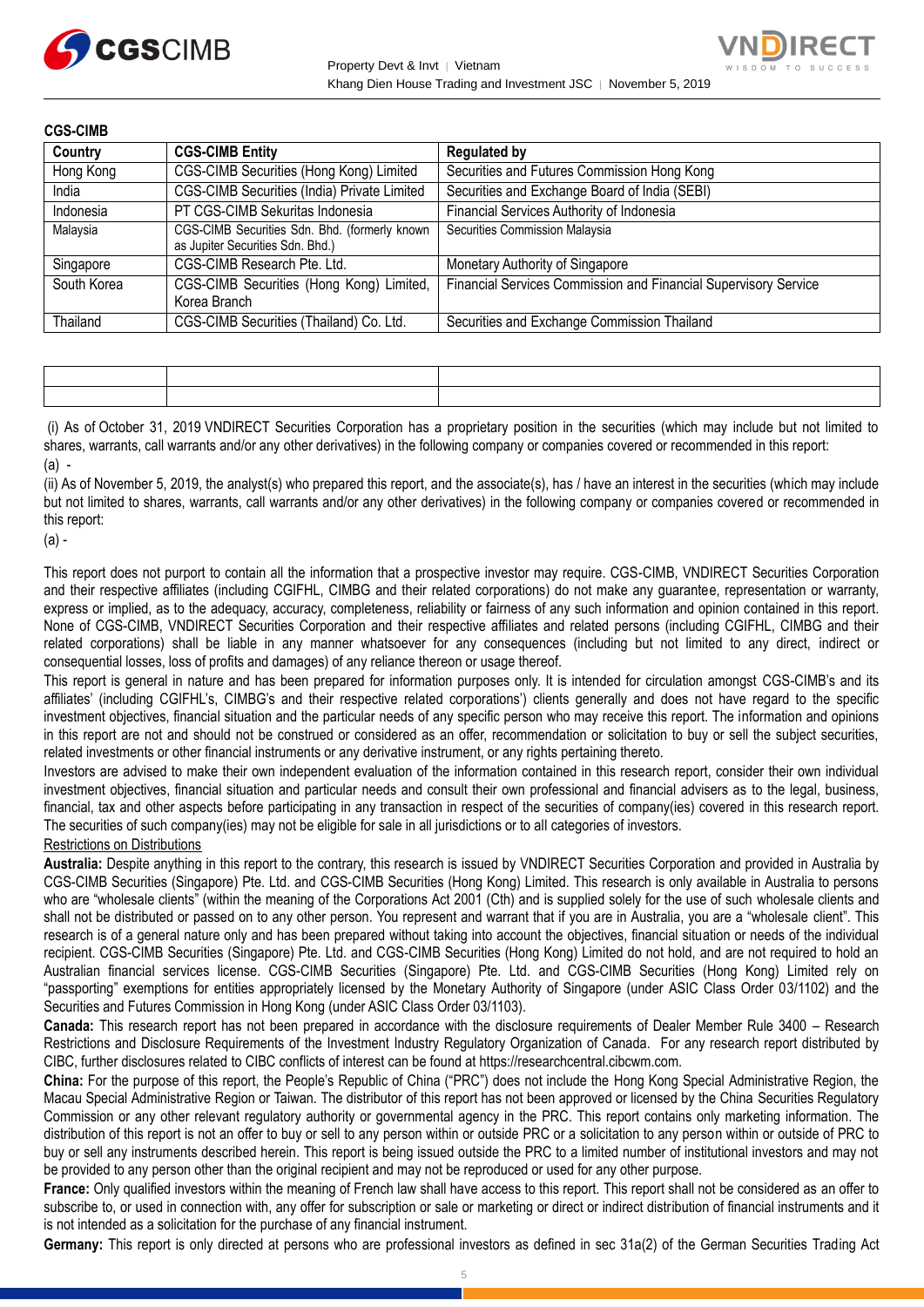



(WpHG). This publication constitutes research of a non-binding nature on the market situation and the investment instruments cited here at the time of the publication of the information.

The current prices/yields in this issue are based upon closing prices from Bloomberg as of the day preceding publication. Please note that neither the German Federal Financial Supervisory Agency (BaFin), nor any other supervisory authority exercises any control over the content of this report.

**Hong Kong:** This report is issued by VNDIRECT Securities Corporation and distributed in Hong Kong by CGS-CIMB Securities (Hong Kong) Limited ("CHK") which is licensed in Hong Kong by the Securities and Futures Commission for Type 1 (dealing in securities), Type 4 (advising on securities) and Type 6 (advising on corporate finance) activities. Any investors wishing to purchase or otherwise deal in the securities covered in this report should contact the Head of Sales at CGS-CIMB Securities (Hong Kong) Limited. The views and opinions in this research report are of VNDIRECT Securities Corporation as of the date hereof and are subject to change. If the Financial Services and Markets Act of the United Kingdom or the rules of the Financial Conduct Authority apply to a recipient, our obligations owed to such recipient therein are unaffected. CHK has no obligation to update the opinion or the information in this research report.

CHK does not make a market on other securities mentioned in the report.

## **India:**

This report is issued by VNDIRECT Securities Corporation and distributed in India by CGS-CIMB Securities (India) Private Limited ("CGS-CIMB India"). CGS-CIMB India is a subsidiary of CGS-CIMB Securities International Pte. Ltd. which in turn is a 50:50 joint venture company of CGIFHL and CIMBG. The details of the members of the group of companies of CGS-CIMB can be found at www.cgs-cimb.com, CGIFHL at www.chinastock.com.hk/en/ACG/ContactUs/index.aspx and CIMBG at www.cimb.com/en/who-we-are.html. CGS-CIMB India is registered with the National Stock Exchange of India Limited and BSE Limited as a trading and clearing member (Merchant Banking Number: INM000012037) under the Securities and Exchange Board of India (Stock Brokers and Sub-Brokers) Regulations, 1992. In accordance with the provisions of Regulation 4(g) of the Securities and Exchange Board of India (Investment Advisers) Regulations, 2013, CGS-CIMB India is not required to seek registration with the Securities and Exchange Board of India ("SEBI") as an Investment Adviser. CGS-CIMB India is registered with SEBI (SEBI Registration Number: INZ000157134) as a Research Analyst (INH000000669) pursuant to the SEBI (Research Analysts) Regulations, 2014 ("Regulations").

This report does not take into account the particular investment objectives, financial situations, or needs of the recipients. It is not intended for and does not deal with prohibitions on investment due to law/jurisdiction issues etc. which may exist for certain persons/entities. Recipients should rely on their own investigations and take their own professional advice before investment.

The report is not a "prospectus" as defined under Indian Law, including the Companies Act, 2013, and is not, and shall not be, approved by, or filed or registered with, any Indian regulator, including any Registrar of Companies in India, SEBI, any Indian stock exchange, or the Reserve Bank of India. No offer, or invitation to offer, or solicitation of subscription with respect to any such securities listed or proposed to be listed in India is being made, or intended to be made, to the public, or to any member or section of the public in India, through or pursuant to this report.

The research analysts, strategists or economists principally responsible for the preparation of this research report are segregated from the other activities of CGS-CIMB India and they have received compensation based upon various factors, including quality, accuracy and value of research, firm profitability or revenues, client feedback and competitive factors. Research analysts', strategists' or economists' compensation is not linked to investment banking or capital markets transactions performed or proposed to be performed by CGS-CIMB India or its affiliates.

CGS-CIMB India does not have actual / beneficial ownership of 1% or more securities of the subject company in this research report, at the end of the month immediately preceding the date of publication of this research report. However, since affiliates of CGS-CIMB India are engaged in the financial services business, they might have in their normal course of business financial interests or actual / beneficial ownership of one per cent or more in various companies including the subject company in this research report.

CGS-CIMB India or its associates, may: (a) from time to time, have long or short position in, and buy or sell the securities of the subject company in this research report; or (b) be engaged in any other transaction involving such securities and earn brokerage or other compensation or act as a market maker in the financial instruments of the subject company in this research report or act as an advisor or lender/borrower to such company or may have any other potential conflict of interests with respect to any recommendation and other related information and opinions.

CGS-CIMB India, its associates and the analyst engaged in preparation of this research report have not received any compensation for investment banking, merchant banking or brokerage services from the subject company mentioned in the research report in the past 12 months.

CGS-CIMB India, its associates and the analyst engaged in preparation of this research report have not managed or co-managed public offering of securities for the subject company mentioned in the research report in the past 12 months. The analyst from CGS-CIMB India engaged in preparation of this research report or his/her relative (a) do not have any financial interests in the subject company mentioned in this research report; (b) do not own 1% or more of the equity securities of the subject company mentioned in the research report as of the last day of the month preceding the publication of the research report; (c) do not have any material conflict of interest at the time of publication of the research report.

**Indonesia:** This report is issued by VNDIRECT Securities Corporation and distributed by PT CGS-CIMB Sekuritas Indonesia ("CGS-CIMB Indonesia"). The views and opinions in this research report are not our own but of VNDIRECT Securities Corporation as of the date hereof and are subject to change. CGS-CIMB Indonesia has no obligation to update the opinion or the information in this research report. This report is for private circulation only to clients of CGS-CIMB Indonesia. Neither this report nor any copy hereof may be distributed in Indonesia or to any Indonesian citizens wherever they are domiciled or to Indonesian residents except in compliance with applicable Indonesian capital market laws and regulations.

This research report is not an offer of securities in Indonesia. The securities referred to in this research report have not been registered with the Financial Services Authority (Otoritas Jasa Keuangan) pursuant to relevant capital market laws and regulations, and may not be offered or sold within the territory of the Republic of Indonesia or to Indonesian citizens through a public offering or in circumstances which constitute an offer within the meaning of the Indonesian capital market law and regulations.

**Ireland:** CGS-CIMB is not an investment firm authorised in the Republic of Ireland and no part of this document should be construed as CGS-CIMB acting as, or otherwise claiming or representing to be, an investment firm authorised in the Republic of Ireland.

**Malaysia:** This report is issued by VNDIRECT Securities Corporation and distributed in Malaysia by CGS-CIMB Securities Sdn. Bhd. (formerly

6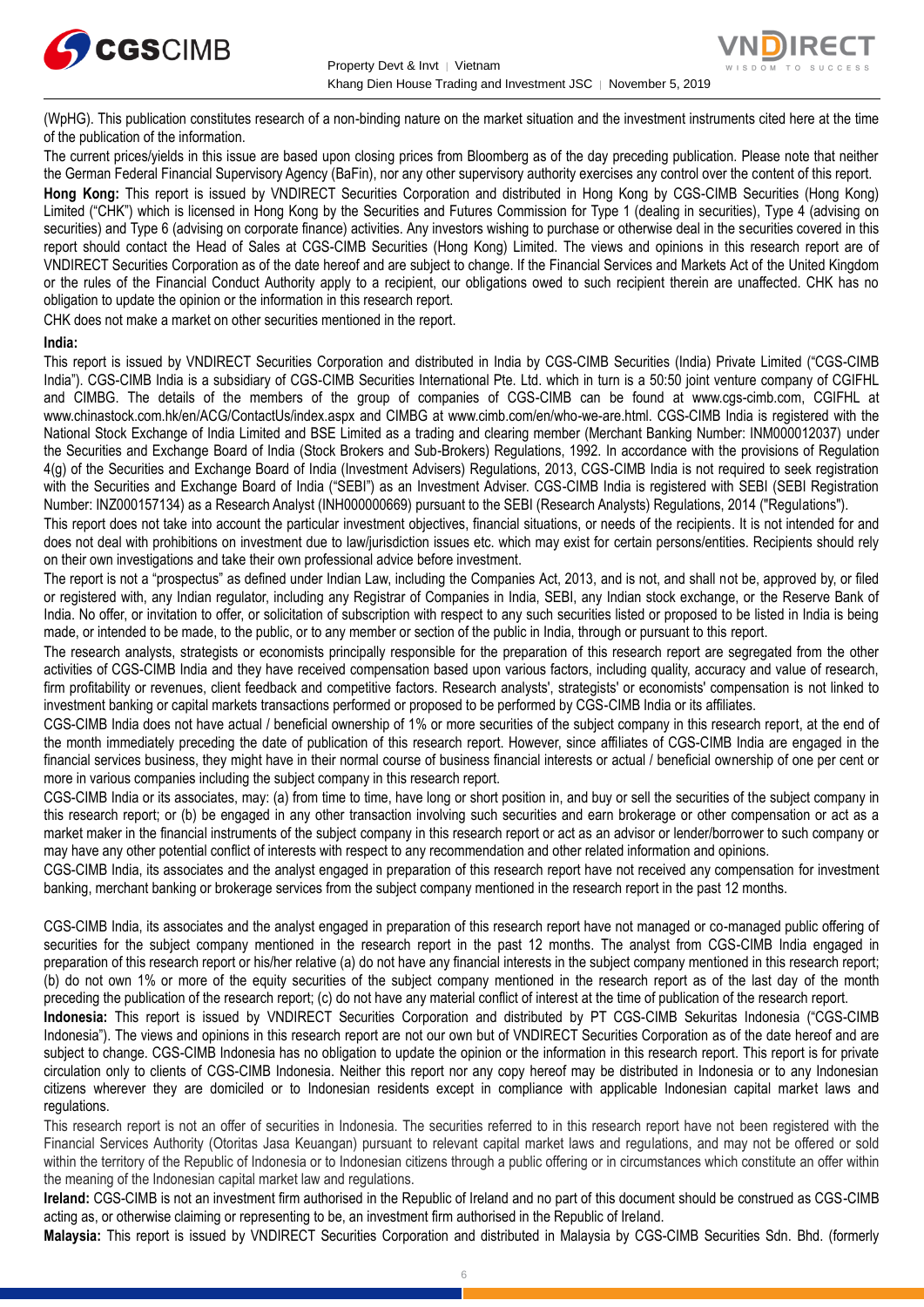



known as Jupiter Securities Sdn. Bhd.) ("CGS-CIMB Malaysia") solely for the benefit of and for the exclusive use of our clients. Recipients of this report are to contact CGS-CIMB Malaysia, at 29th Floor Menara CIMB No. 1 Jalan Stesen Sentral 2, Kuala Lumpur Sentral 50470 Kuala Lumpur, Malaysia, in respect of any matters arising from or in connection with this report. CGS-CIMB Malaysia has no obligation to update, revise or reaffirm the opinion or the information in this research report after the date of this report.

**New Zealand:** In New Zealand, this report is for distribution only to persons who are wholesale clients pursuant to section 5C of the Financial Advisers Act 2008.

**Singapore:** This report is issued by VNDIRECT Securities Corporation and distributed by CGS-CIMB Research Pte Ltd ("CGS-CIMBR"). CGS-CIMBR is a financial adviser licensed under the Financial Advisers Act, Cap 110 ("FAA") for advising on investment products, by issuing or promulgating research analyses or research reports, whether in electronic, print or other form. Accordingly CGS-CIMBR is a subject to the applicable rules under the FAA unless it is able to avail itself to any prescribed exemptions.

Recipients of this report are to contact CGS-CIMB Research Pte Ltd, 50 Raffles Place, #16-02 Singapore Land Tower, Singapore in respect of any matters arising from, or in connection with this report. CGS-CIMBR has no obligation to update the opinion or the information in this research report. This publication is strictly confidential and is for private circulation only. If you have not been sent this report by CGS-CIMBR directly, you may not rely, use or disclose to anyone else this report or its contents.

If the recipient of this research report is not an accredited investor, expert investor or institutional investor, CGS-CIMBR accepts legal responsibility for the contents of the report without any disclaimer limiting or otherwise curtailing such legal responsibility. If the recipient is an accredited investor, expert investor or institutional investor, the recipient is deemed to acknowledge that CGS-CIMBR is exempt from certain requirements under the FAA and its attendant regulations, and as such, is exempt from complying with the following :

(a) Section 25 of the FAA (obligation to disclose product information);

(b) Section 27 (duty not to make recommendation with respect to any investment product without having a reasonable basis where you may be reasonably expected to rely on the recommendation) of the FAA;

(c) MAS Notice on Information to Clients and Product Information Disclosure [Notice No. FAA-N03];

(d) MAS Notice on Recommendation on Investment Products [Notice No. FAA-N16];

(e) Section 36 (obligation on disclosure of interest in securities), and

(f) any other laws, regulations, notices, directive, guidelines, circulars and practice notes which are relates to the above, to the extent permitted by applicable laws, as may be amended from time to time, and any other laws, regulations, notices, directive, guidelines, circulars, and practice notes as we may notify you from time to time. In addition, the recipient who is an accredited investor, expert investor or institutional investor acknowledges that a CGS-CIMBR is exempt from Section 27 of the FAA, the recipient will also not be able to file a civil claim against CGS-CIMBR for any loss or damage arising from the recipient's reliance on any recommendation made by CGS-CIMBR which would otherwise be a right that is available to the recipient under Section 27 of the FAA, the recipient will also not be able to file a civil claim against CGS-CIMBR for any loss or damage arising from the recipient's reliance on any recommendation made by CGS-CIMBR which would otherwise be a right that is available to the recipient under Section 27 of the FAA.

CGS-CIMBR, its affiliates and related corporations, their directors, associates, connected parties and/or employees may own or have positions in securities of the company(ies) covered in this research report or any securities related thereto and may from time to time add to or dispose of, or may be materially interested in, any such securities. Further, CGS-CIMBR, its affiliates and its related corporations do and seek to do business with the company(ies) covered in this research report and may from time to time act as market maker or have assumed an underwriting commitment in securities of such company(ies), may sell them to or buy them from customers on a principal basis and may also perform or seek to perform significant investment banking, advisory, underwriting or placement services for or relating to such company(ies) as well as solicit such investment, advisory or other services from any entity mentioned in this report.

As of November 5, 2019,, CGS-CIMBR does not have a proprietary position in the recommended securities in this report.

CGS-CIMBR does not make a market on the securities mentioned in the report.

**South Korea:** This report is issued by VNDIRECT Securities Corporation and distributed in South Korea by CGS-CIMB Securities (Hong Kong) Limited, Korea Branch ("CGS-CIMB Korea") which is licensed as a cash equity broker, and regulated by the Financial Services Commission and Financial Supervisory Service of Korea. In South Korea, this report is for distribution only to professional investors under Article 9(5) of the Financial Investment Services and Capital Market Act of Korea ("FSCMA").

**Spain:** This document is a research report and it is addressed to institutional investors only. The research report is of a general nature and not personalised and does not constitute investment advice so, as the case may be, the recipient must seek proper advice before adopting any investment decision. This document does not constitute a public offering of securities.

CGS-CIMB is not registered with the Spanish Comision Nacional del Mercado de Valores to provide investment services.

**Sweden:** This report contains only marketing information and has not been approved by the Swedish Financial Supervisory Authority. The distribution of this report is not an offer to sell to any person in Sweden or a solicitation to any person in Sweden to buy any instruments described herein and may not be forwarded to the public in Sweden.

**Switzerland:** This report has not been prepared in accordance with the recognized self-regulatory minimal standards for research reports of banks issued by the Swiss Bankers' Association (Directives on the Independence of Financial Research).

**Thailand:** This report is issued by VNDIRECT Securities Corporation and distributed by CGS-CIMB Securities (Thailand) Co. Ltd. ("CGS-CIMB Thailand") based upon sources believed to be reliable (but their accuracy, completeness or correctness is not guaranteed). The statements or expressions of opinion herein were arrived at after due and careful consideration for use as information for investment. Such opinions are subject to change without notice and CGS-CIMB Thailand has no obligation to update the opinion or the information in this research report.

CGS-CIMB Thailand may act or acts as Market Maker, and issuer and offerer of Derivative Warrants and Structured Note which may have the following securities as its underlying securities. Investors should carefully read and study the details of the derivative warrants in the prospectus before making investment decisions.

AAV, ADVANC, AEONTS, AMATA, ANAN, AOT, AP, BANPU, BBL, BCH, BCP, BCPG, BDMS, BEAUTY, BEC, BEM, BGRIM, BH, BJC, BLAND, BPP,

7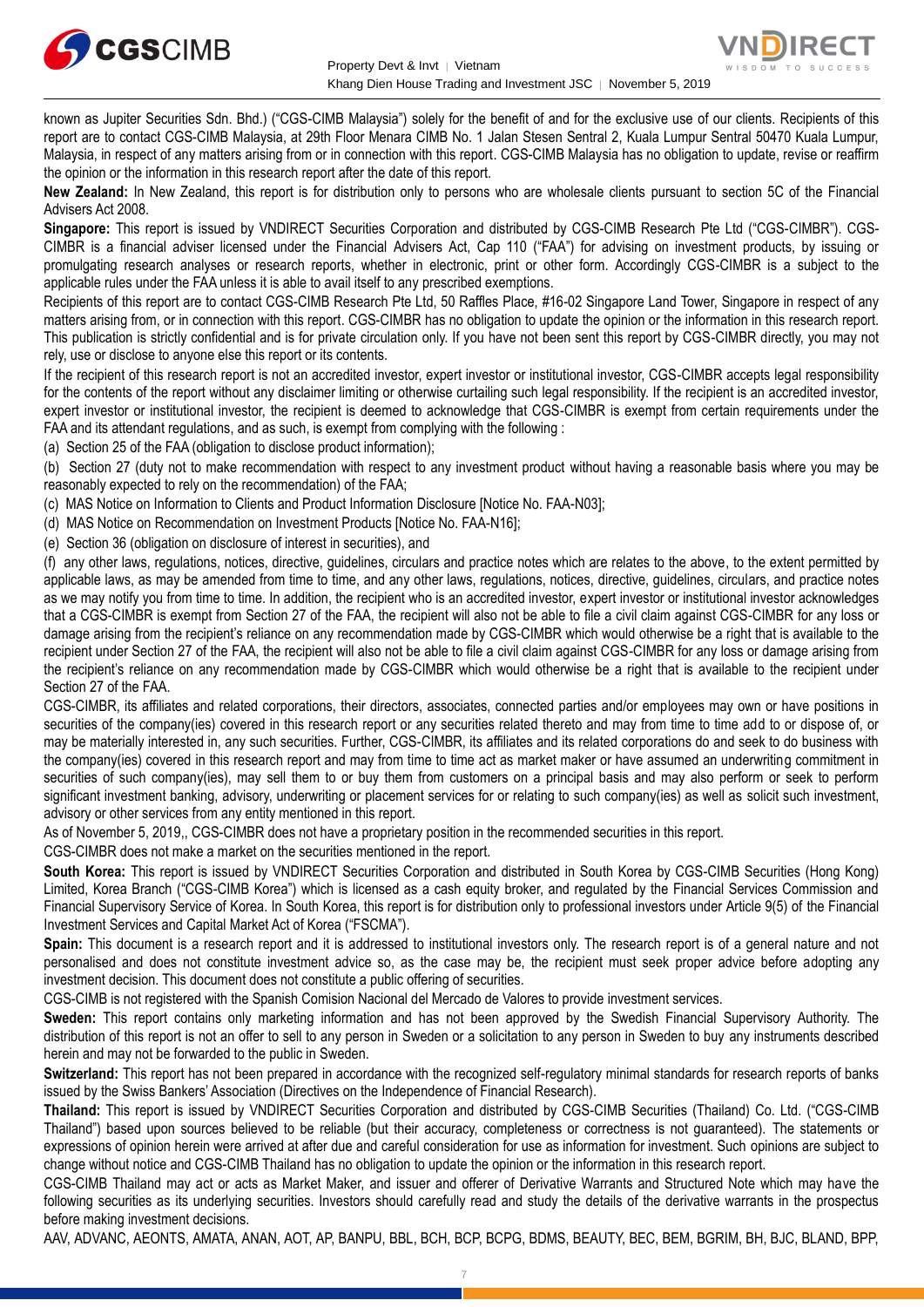



BTS, CBG, CENTEL, CHG, CK, CKP, COM7, CPALL, CPF, CPN, DELTA, DTAC, EA, EGCO, EPG, ERW, ESSO, GFPT, GLOBAL, GPSC, GULF, GUNKUL, HANA, HMPRO, INTUCH, IRPC, IVL, JAS, JMT, KBANK, KCE, KKP, KTB, KTC, LH, MAJOR, MBK, MEGA, MINT, MTC, ORI, OSP, PLANB, PRM, PSH, PSL, PTG, PTT, PTTEP, PTTGC, QH, RATCH, ROBINS, RS, SAWAD, SCB, SCC, SGP, SIRI, SPALI, SPRC, STA, STEC, SUPER, TASCO, TCAP, THAI, THANI, TISCO, TKN, TMB, TOA, TOP, TPIPP, TRUE, TTW, TU, TVO, WHA.

## **Corporate Governance Report:**

The disclosure of the survey result of the Thai Institute of Directors Association ("IOD") regarding corporate governance is made pursuant to the policy of the Office of the Securities and Exchange Commission. The survey of the IOD is based on the information of a company listed on the Stock Exchange of Thailand and the Market for Alternative Investment disclosed to the public and able to be accessed by a general public investor. The result, therefore, is from the perspective of a third party. It is not an evaluation of operation and is not based on inside information.

The survey result is as of the date appearing in the Corporate Governance Report of Thai Listed Companies. As a result, the survey result may be changed after that date. CGS-CIMB Thailand does not confirm nor certify the accuracy of such survey result.

| <b>Score</b><br>Range: | 100<br>90     | -RC<br>ЯC<br>υu<br>vũ | $\overline{\phantom{a}}$<br>$\overline{\phantom{a}}$<br>., | $\overline{\phantom{a}}$<br>Below<br>′∪ or | N0<br>Result<br>∵ urvevس |
|------------------------|---------------|-----------------------|------------------------------------------------------------|--------------------------------------------|--------------------------|
| Description:           | <br>:xcellent | Gooc<br>∨erv          | $\sim$<br>oou                                              | N/A                                        |                          |

**United Arab Emirates:** The distributor of this report has not been approved or licensed by the UAE Central Bank or any other relevant licensing authorities or governmental agencies in the United Arab Emirates. This report is strictly private and confidential and has not been reviewed by, deposited or registered with UAE Central Bank or any other licensing authority or governmental agencies in the United Arab Emirates. This report is being issued outside the United Arab Emirates to a limited number of institutional investors and must not be provided to any person other than the original recipient and may not be reproduced or used for any other purpose. Further, the information contained in this report is not intended to lead to the sale of investments under any subscription agreement or the conclusion of any other contract of whatsoever nature within the territory of the United Arab Emirates.

**United Kingdom and European Economic Area (EEA):** In the United Kingdom and European Economic Area, this material is issued by VNDIRECT Securities Corporation and is being distributed by CGS-CIMB Securities (UK) Limited ("CGS-CIMB UK"). CGS-CIMB UK is authorized and regulated by the Financial Conduct Authority and its registered office is at 27 Knightsbridge, London, SW1X7YB. The material distributed by CGS-CIMB UK has been prepared in accordance with CGS-CIMB's policies for managing conflicts of interest arising as a result of publication and distribution of this material. This material is for distribution only to, and is solely directed at, selected persons on the basis that those persons: (a) are eligible counterparties and professional clients of CGS-CIMB UK; (b) have professional experience in matters relating to investments falling within Article 19(5) of the Financial Services and Markets Act 2000 (Financial Promotion) Order 2005 (as amended, the "Order"), (c) fall within Article 49(2)(a) to (d) ("high net worth companies, unincorporated associations etc") of the Order; (d) are outside the United Kingdom subject to relevant regulation in each jurisdiction, material(all such persons together being referred to as "relevant persons"). This material is directed only at relevant persons and must not be acted on or relied on by persons who are not relevant persons. Any investment or investment activity to which this material relates is available only to relevant persons and will be engaged in only with relevant persons.

Where this material is labelled as non-independent, it does not provide an impartial or objective assessment of the subject matter and does not constitute independent "research" (cannot remove research from here under the applicable rules of the Financial Conduct Authority in the UK. Consequently, any such non-independent material will not have been prepared in accordance with legal requirements designed to promote the independence of research (cannot remove research from here) and will not subject to any prohibition on dealing ahead of the dissemination of research. Any such non-independent material must be considered as a marketing communication.

**United States:** This research report is issued by VNDIRECT Securities Corporation and distributed in the United States of America by CGS-CIMB Securities (USA) Inc, a U.S. registered broker-dealer and a related company of CGS-CIMB Securities Sdn. Bhd. (formerly known as Jupiter Securities Sdn. Bhd.), CGS-CIMB Research Pte Ltd, PT CGS-CIMB Sekuritas Indonesia, CGS-CIMB Securities (Thailand) Co. Ltd, CGS-CIMB Securities (Hong Kong) Limited and CGS-CIMB Securities (India) Private Limited, and is distributed solely to persons who qualify as "U.S. Institutional Investors" as defined in Rule 15a-6 under the Securities and Exchange Act of 1934. This communication is only for Institutional Investors whose ordinary business activities involve investing in shares, bonds, and associated securities and/or derivative securities and who have professional experience in such investments. Any person who is not a U.S. Institutional Investor or Major Institutional Investor must not rely on this communication. The delivery of this research report to any person in the United States of America is not a recommendation to effect any transactions in the securities discussed herein, or an endorsement of any opinion expressed herein. CGS-CIMB Securities (USA) Inc, is a FINRA/SIPC member and takes responsibility for the content of this report. For further information or to place an order in any of the abovementioned securities please contact a registered representative of CGS-CIMB Securities (USA) Inc.

CGS-CIMB Securities (USA) Inc. does not make a market on other securities mentioned in the report.

CGS-CIMB Securities (USA) Inc. has not managed or co-managed a public offering of any of the securities mentioned in the past 12 months.

CGS-CIMB Securities (USA) Inc. has not received compensation for investment banking services from any of the company mentioned in the past 12 months.

CGS-CIMB Securities (USA) Inc. neither expects to receive nor intends to seek compensation for investment banking services from any of the company mentioned within the next 3 months.

**Other jurisdictions:** In any other jurisdictions, except if otherwise restricted by laws or regulations, this report is only for distribution to professional, institutional or sophisticated investors as defined in the laws and regulations of such jurisdictions.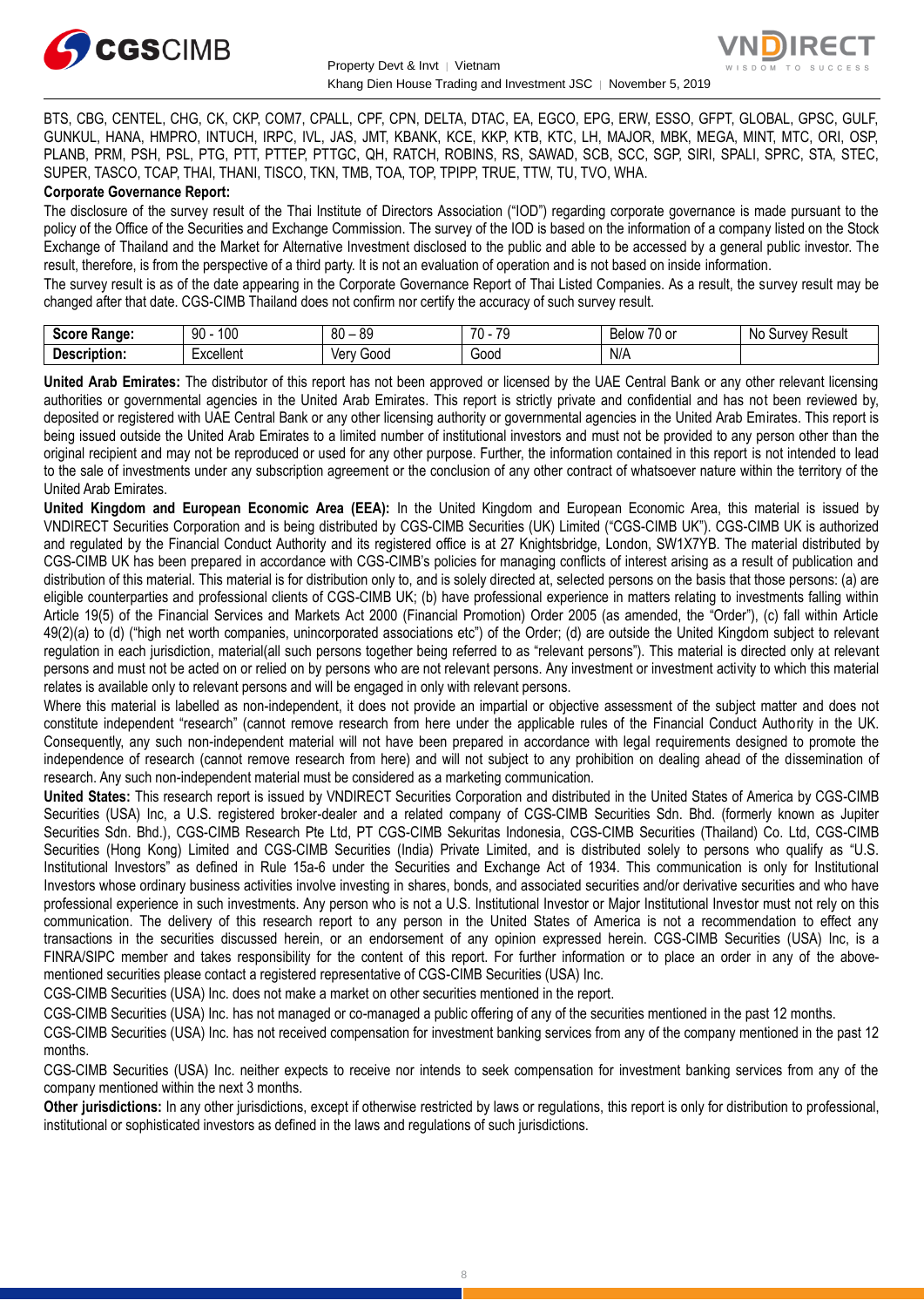



Property Devt & Invt │ Vietnam Khang Dien House Trading and Investment JSC | November 5, 2019

|                                                                     | Property Devt & Invt   Vietnam                                                                      |                                                                |
|---------------------------------------------------------------------|-----------------------------------------------------------------------------------------------------|----------------------------------------------------------------|
|                                                                     |                                                                                                     | Khang Dien House Trading and Investment JSC   November 5, 2019 |
|                                                                     | Distribution of stock ratings and investment banking clients for quarter ended on 30 September 2019 |                                                                |
| 777 companies under coverage for quarter ended on 30 September 2019 |                                                                                                     |                                                                |
|                                                                     | Rating Distribution (%)                                                                             | Investment Banking clients (%)                                 |
| Add                                                                 | 58.8%                                                                                               | 0.9%                                                           |
| Hold                                                                | 26.3%                                                                                               | $0.0\%$                                                        |
| Reduce                                                              | 14.9%                                                                                               | $0.1\%$                                                        |

**Spitzer Chart for stock being researched ( 2 year data )** 



**Price Close** 

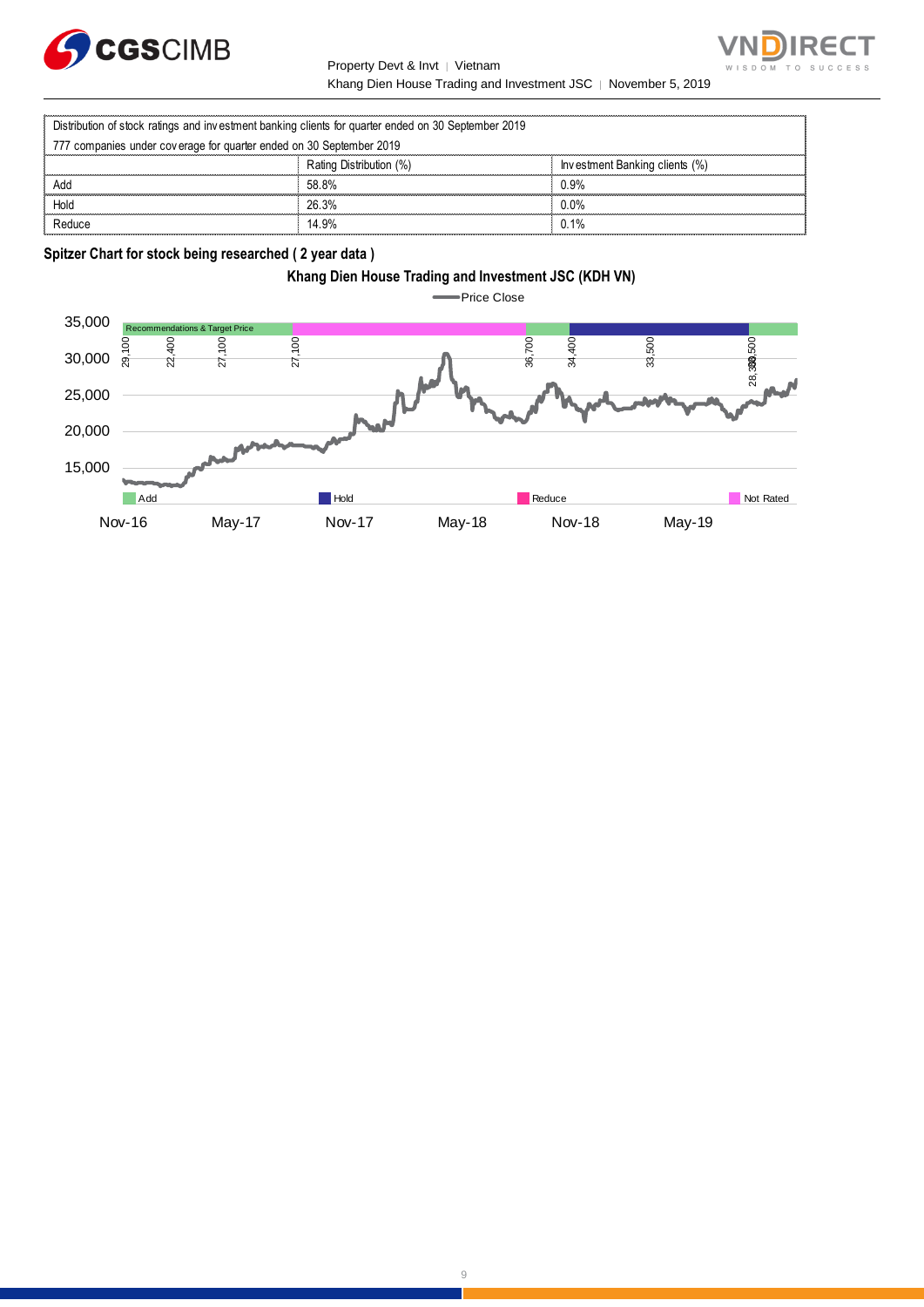



## **Corporate Governance Report of Thai Listed Companies (CGR). CG Rating by the Thai Institute of Directors Association (Thai IOD) in 2018, Anti-Corruption 2018**

**ADVANC** – Excellent, Certified, **AEONTS** – Good, n/a, **AH** – Very Good, n/a, **AMATA** – Excellent, Declared, **ANAN** – Excellent, Declared, **AOT** – Excellent, Declared, **AP** – Excellent, Certified, **ASP** – Very Good, Certified, **BANPU** – Excellent, Certified, **BAY** – Excellent, Certified, **BBL** – Very Good, Certified, **BCH** – Good, Certified, **BCP** - Excellent, Certified, **BCPG** – Excellent, Certified, **BEM** – Very Good, n/a, **BDMS** – Very Good, n/a, **BEAUTY** – Good, n/a, **BEC** – Very Good, n/a, , **BGRIM** – Very Good, Declared, **BH** - Good, n/a, **BJC** – Very Good, Declared, **BJCHI** – Very Good, Certified, **BLA** – Very Good, Certified, **BPP** – Very Good, Declared, **BR** - Good, Declared, **BTS** - Excellent, Certified, **CBG** – Very Good, n/a, **CCET** – Good, n/a, **CENTEL** – Very Good, Certified, **CHG** – Very Good, Declared, **CK** – Excellent, n/a, **COL** – Excellent, Declared, **CPALL** – Very Good, Certified, **CPF** – Excellent, Certified, **CPN** - Excellent, Certified, **DELTA** - Excellent, n/a, **DEMCO** – Excellent, Certified, **DDD** – Very Good, Declared, **DIF** – not available, n/a, **DREIT** – not available, n/a, **DTAC** – Excellent, Certified, **EA** – Excellent, n/a, **ECL** – Very Good, Certified, **EGCO** - Excellent, Certified, **EPG** – Very Good, n/a, **ERW** – Very Good, n/a, **GFPT** - Excellent, Certified, **GGC** – Excellent, Certified, **GLOBAL** – Very Good, n/a, **GLOW** – Very Good, Certified, **GPSC** – Excellent, Certified, **GULF** – Very Good, n/a, **GUNKUL** – Excellent, Certified, **HANA** - Excellent, Certified, **HMPRO** - Excellent, Certified, **HREIT** - Excellent, Certified **ICHI** – Excellent, Declared, **HUMAN** – not available, n/a, **III** – Good, n/a, **INTUCH** - Excellent, Certified, **IRPC** – Excellent, Certified, **ITD**\* – Very Good, n/a, **IVL** - Excellent, Certified, **JASIF** – not available, n/a, **JWD** – Very Good, n/a, **KBANK** - Excellent, Certified, **KCE** - Excellent, Certified, **KKP** – Excellent, Certified, **KSL** – Excellent, Certified, **KTB** - Excellent, Certified, **KTC** – Excellent, Certified, **LH** - Very Good, n/a, **LPN** – Excellent, Certified, **M** – Very Good, Certified, **MACO** – Very Good, n/a, **MAJOR** – Very Good, n/a, **MAKRO** – Excellent, Declared, **MALEE** – Very Good, Certified, **MC** – Very Good, Certified, **MCOT** – Excellent, Certified, **MEGA** – Very Good, n/a, **MINT** - Excellent, Certified, **MTC** – Excellent, Declared, **NETBAY** – Good, n/a, **OSP** – not available, n/a,**PLANB** – Excellent, Declared, **PLAT** – Very Good, Certified, **PR9** – not available, n/a, **PSH** – Excellent, Certified, **PSTC** – Good, Certified, **PTT** - Excellent, Certified, **PTTEP** - Excellent, Certified, **PTTGC** - Excellent, Certified, **QH** – Excellent, Certified, **RATCH** – Excellent, Certified, **ROBINS** – Excellent, Certified, **RS** – Very Good, n/a, **RSP** – not available, n/a, **S** – Very Good, n/a, **SAMART** - Excellent, n/a, **SAPPE** – Very Good, Declared, **SAT** – Excellent, Certified, **SAWAD** – Very Good, n/a, **SC** – Excellent, Declared, **SCB** - Excellent, Certified, **SCC** – Excellent, Certified, **SCN** – Very Good, Certified, **SF** – Good, n/a, **SIRI** – Very Good, Certified, **SPA** - Good, n/a, **SPALI** - Excellent, n/a, **SPRC** – Excellent, Certified, **STA** – Very Good, Certified, **STEC** – Excellent, n/a, **SVI** – Excellent, Certified, **SYNEX** – Very Good, Declared, **TASCO** – Excellent, Certified, **TCAP** – Excellent, Certified, **THANI** – Excellent, Certified, **TIPCO** – Very Good, Certified, **TISCO** - Excellent, Certified, **TKN** – Very Good, Declared, **TMB** - Excellent, Certified, **TNR** – Very Good, Declared, **TOP** - Excellent, Certified, **TPCH** – Good, n/a, **TPIPP** – Good, n/a, **TRUE** – Excellent, Certified, **TU** – Excellent, Certified, **TVO** – Very Good, Declared, **UNIQ** – Good, n/a, **VGI** – Excellent, Certified, **WHA** – Excellent, Certified, **WHART** – not available, n/a, **WICE** – Very Good, Certified, **WORK** – Good, n/a. **Companies participating in Thailand's Private Sector Collective Action Coalition Against Corruption programme (Thai CAC) under Thai Institute of Directors (as of** 

**August 31, 2018) are categorized into:** - Companies that have declared their intention to join CAC, and

- Companies certified by CAC

\* The company, its director or management had been reportedly accused for breaching proper corporate governance such as violation of the SEC's regulations or charged with corruption.

## **RECOMMENDATION FRAMEWORK**

| <b>Stock Ratings</b>   | Definition:                                                                                                                                                                                                                                                       |  |  |  |
|------------------------|-------------------------------------------------------------------------------------------------------------------------------------------------------------------------------------------------------------------------------------------------------------------|--|--|--|
| Add                    | The stock's total return is expected to reach 15% or higher over the next 12 months.                                                                                                                                                                              |  |  |  |
| Hold                   | The stock's total return is expected to be between negative 10% and positive 15% over the next 12 months.                                                                                                                                                         |  |  |  |
| Reduce                 | The stock's total return is expected to fall below negative 10% over the next 12 months.                                                                                                                                                                          |  |  |  |
|                        | The total expected return of a stock is defined as the sum of the:(i) percentage difference between the target price and the current price and (ii)<br>the forward net dividend yields of the stock. Stock price targets have an investment horizon of 12 months. |  |  |  |
| <b>Sector Ratings</b>  | Definition:                                                                                                                                                                                                                                                       |  |  |  |
| Overweight             | An Overweight rating means stocks in the sector have, on a market cap-weighted basis, a positive absolute<br>recommendation.                                                                                                                                      |  |  |  |
| Neutral                | A Neutral rating means stocks in the sector have, on a market cap-weighted basis, a neutral absolute recommendation.                                                                                                                                              |  |  |  |
| Underweight            | An Underweight rating means stocks in the sector have, on a market cap-weighted basis, a negative absolute<br>recommendation.                                                                                                                                     |  |  |  |
| <b>Country Ratings</b> | Definition:                                                                                                                                                                                                                                                       |  |  |  |
| Overweight             | An Overweight rating means investors should be positioned with an above-market weight in this country relative to<br>benchmark.                                                                                                                                   |  |  |  |
| Neutral                | A Neutral rating means investors should be positioned with a neutral weight in this country relative to benchmark.                                                                                                                                                |  |  |  |

Underweight An Underweight rating means investors should be positioned with a below-market weight in this country relative to benchmark.

**Hien Tran Khanh – Deputy Head of Research** Email: [hien.trankhanh@vndirect.com.vn](mailto:hien.trankhanh@vndirect.com.vn)